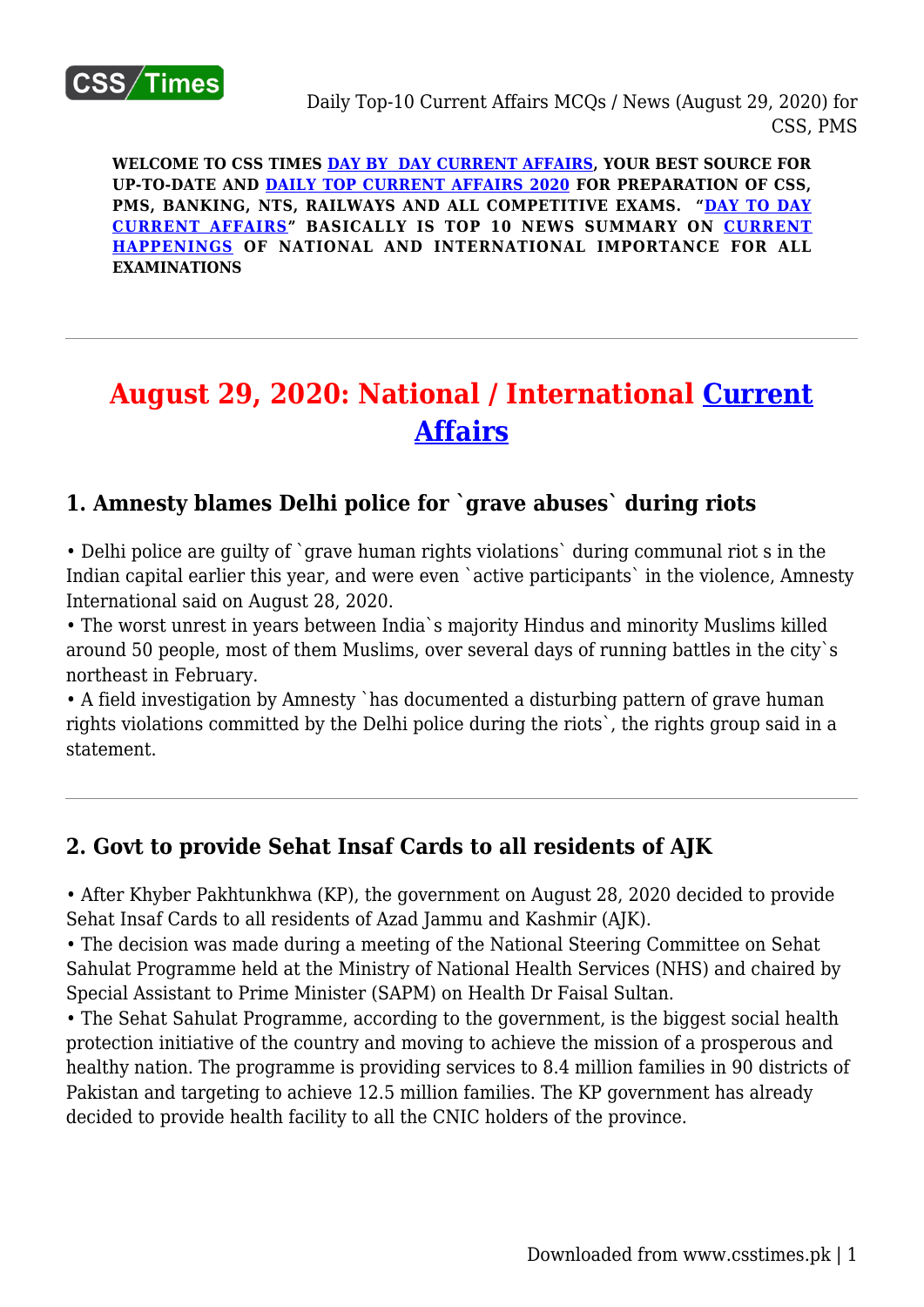

# **3. Country repaid \$10.14 billion loan in previous fiscal year**

• Pakistan repaid \$10.14 billion loan in previous fiscal year (2019-20), which also included the interest payment.

• The country's total servicing of external public debt was \$10.140 billion in last fiscal year against the annual repayment estimates of \$10.423 billion for the entire fiscal year, according to the latest data of Economic Affairs Division (EAD).

• The breakup of \$10.14 billion showed that the government had repaid \$8.338 billion (82 percent of total external public debt servicing) as principal debt and \$1.802 billion (18 percent) as interest on the outstanding stock of external public debt. During the year, 2019-20, the government had settled \$4.401 billion worth of foreign commercial loans and repaid \$1 billion worth of Sukuk issued in December, 2014. Further, the government repaid \$2.212 billion to multilateral and \$725 million to bilateral development partners. For the period July-June, 2019-20, net transfers to the government were \$1.211 billion.

## **4. PN, Royal Navy UK conduct joint exercise White Star-2020**

• Pakistan Navy (PN) and Royal Navy, UK have conducted joint Naval exercise WHITE STAR 2020 in North Arabian Sea and Passage Exercise in Gulf of Aden.

• In exercise WHITE STAR 2020 at North Arabian sea, Pakistan Navy Ships ZULFIQUAR and DEHSHAT, PN Aviation fixed and rotary aircraft and PAF JF-17 fighter participated with Royal Navy Ship HMS ARGYLL.

• In Passage exercise at Gulf of Aden, Pakistan Navy Ship SAIF and Royal Navy Ship HMS ARGYLL participated while the ships were deployed for Maritime Security Operations. The main objective of naval exercises between PN and Royal Navy was to further enhance collaboration through mutual exchange of experience and improve interoperability between the two navies. The exercises covered a range of naval operations encompassing antisurface and anti-air warfare, manoeuvring and communication exercises to provide optimum training, according to the officials. These exercises are a testimony of PN's resolve to contribute towards regional peace and stability. The exercises will further strengthen bilateral cooperation and ties between the navies of Pakistan and United Kingdom, said the Press release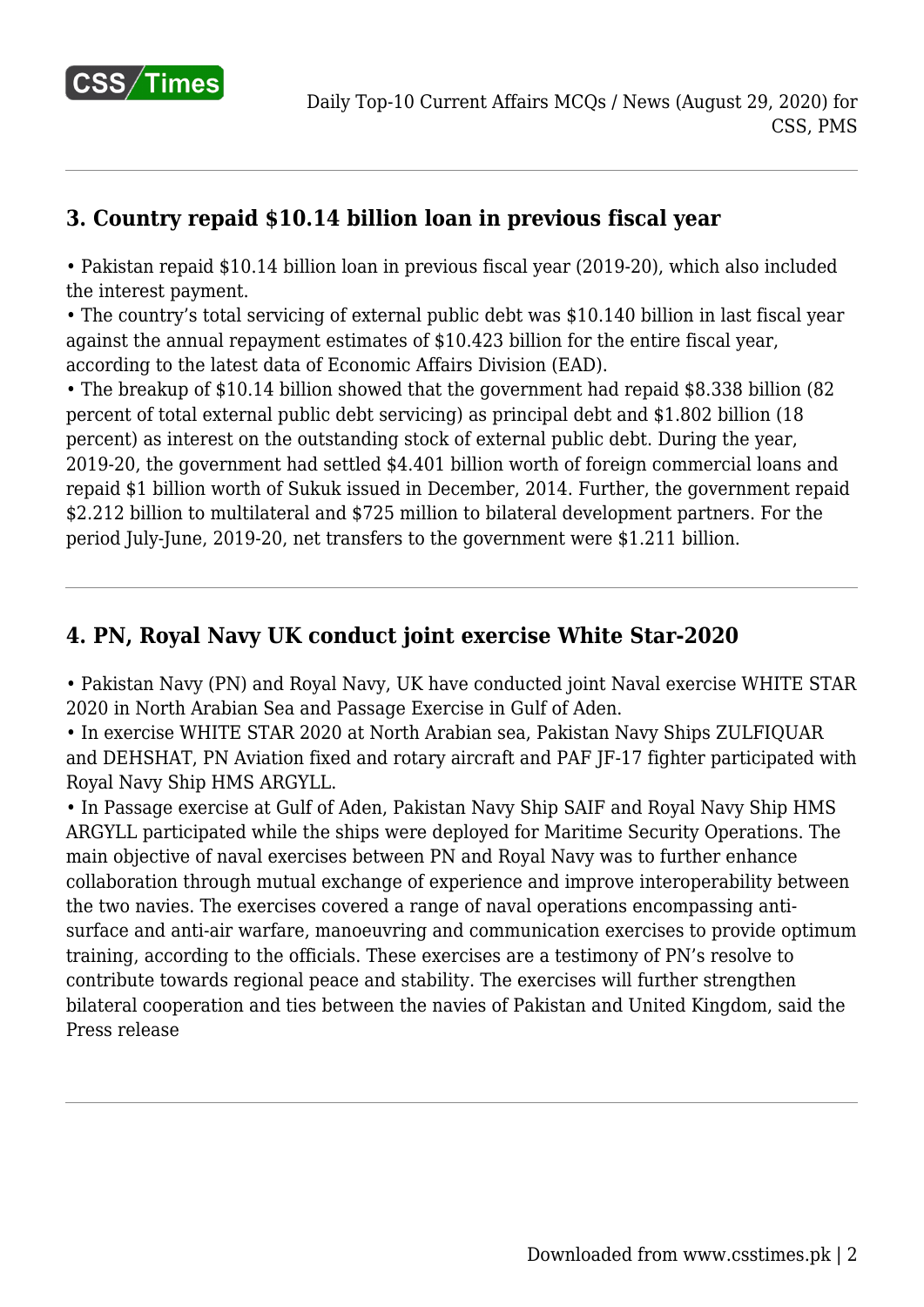

# **5. UN, UAE bodies promise support for refugees, Pakistani women artisans**

• The United Nations High Commission for Refugees (UNHCR) and NAMA Women Advancement Establishment of the United Arab Emirates have decided to work jointly for empowering the marginalised Afghan refugees and Pakistani women through skill development in Quetta.

• Under a project, the UNHCR and NAMA, a Sharjah-based organisation, will support the semiskilled refugees and Pakistani women artisans who will have an opportunity to polish their carpet weaving skills and improve their income-generating capacity. The project is also supported by the IRTHI Contemporzan affiliate of NAMA.

# **6. Indian Army bans Muharram processions in IIOJK**

• Indian occupation forces stopped Muharram processions by imposing strict restrictions across the Kashmir Valley and arresting dozens of mourners, in Indian illegally Occupied Jammu and Kashmir (IIOJK) on August 28, 2020.

• The occupation authorities further tightened restrictions in Srinagar, Badgam, Baramulla and other areas to stop people from taking out Muharram processions. The commercial hub of Lal Chowk and adjoining areas of Srinagar were completely sealed.

• The Indian troops and police personnel deployed in strength across the occupied territory had blocked main roads by laying barricades and with concertina wires.

• However, defying restrictions, people tried to take out Muharram processions in Srinagar and other areas.

# **7. First Israel-Emirates commercial flight set for August 31, 2020**

• An Israeli-American delegation will fly on the first commercial flight from Israel to the United Arab Emirates on August 31, 2020 after a landmark deal between the countries, officials said on August 28, 2020.

• `An official Israeli delegation will go to Abu Dhabi on a direct El Al flight for the first time ever,` a spokesman for Israel`s national carrier said, noting the flight from Tel Aviv was set for Monday.

• Jared Kushner, top aide and son-in-law to US President Donald Trump, has confirmed he will be on the flight, alongside National Security Advisor Robert O'Brien.

• Israeli Prime Minister Benjamin Netanyahu`s office said that National Security Advisor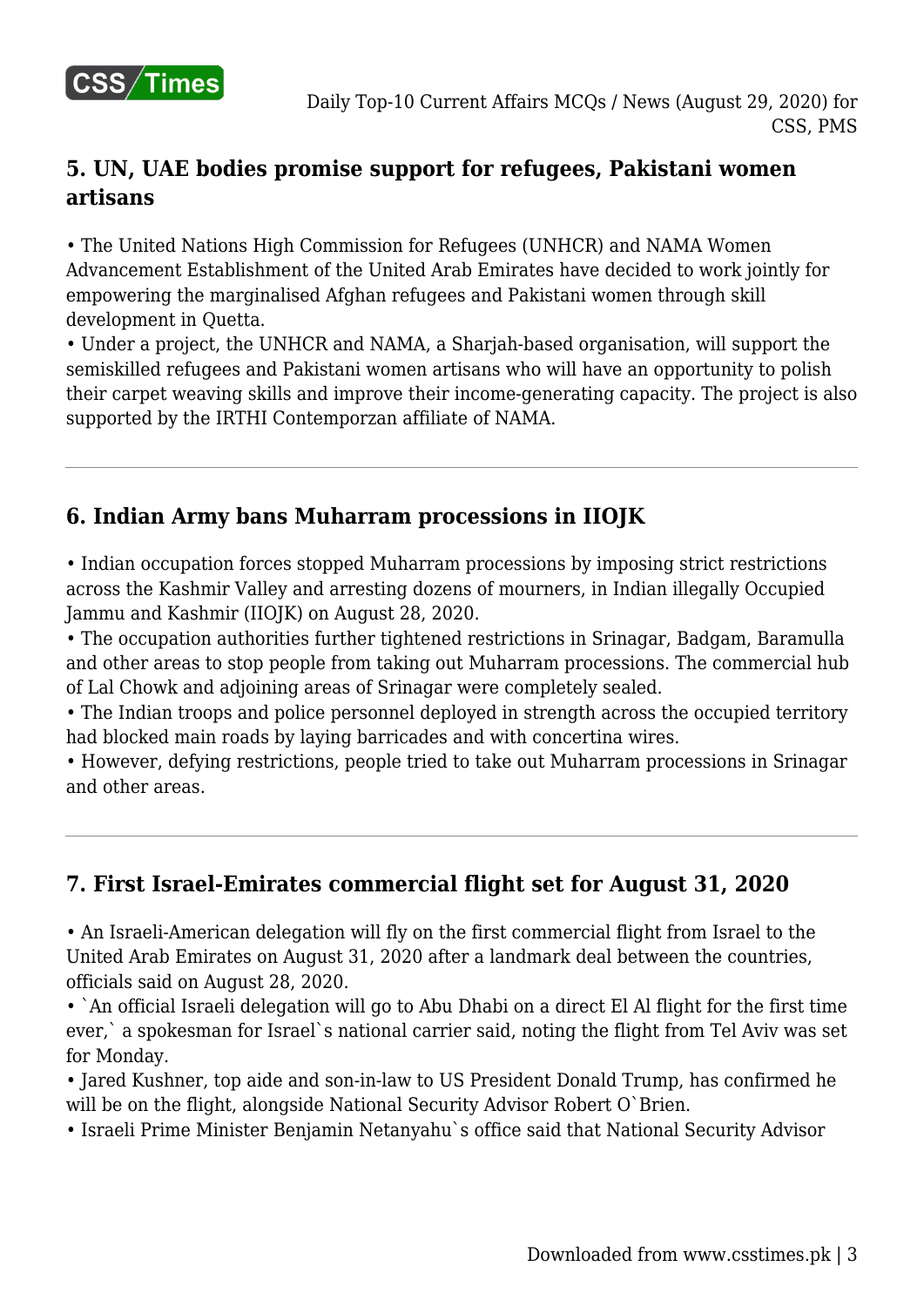

Meir Ben Shabbat will be leading the `professional delegation`.

## **8. EU urges Russia not to intervene in Belarus**

• The EU urged Russia on August 28, 2020 not to intervene in Belarus after President Vladimir Putin vowed military support for the country`s embattled leader.

• As EU foreign ministers meeting in Berlin discussed the crisis, President Alexander Lukashenko facing unprecedented protests calling for him to quit accused the West of trying to topple him in order to weaken Moscow.

• Neighbouring Ukraine, which saw its own pro-Russian leader toppled after bloody protests in 2014, has offered refuge to Belarusians fleeing a regime crackdown.

## **9. Japan`s longest-serving premier to quit for health reasons**

• Japan`s Prime Minister Shinzo Abe on August 28, 2020 announced he would resign, ending his record-breaking tenure in a bombshell development that kicks off a leadership race in the world`s third-largest economy.

• Abe said he is suffering a recurrence of the ulcerative colitis that forced him to cut short a first term in office, and that he no longer felt able to continue as prime minister.

• `Now that I am not able to fulfil the mandate from the people with confidence, I have decided that I should no longer occupy the position of the prime minister,` he said

# **10. Scooby-Doo co-creator Joe Ruby passes away**

• Joe Ruby, one of the masterminds behind Scooby-Doo has passed away at the age of 87.

• The animation writer and executive died of natural causes in Westlake Village, California. • Ruby's original series, Scooby-Doo, Where Are You? was created in 1969 and involved a Great Dane named Scooby-Doo and his human companions solving mysteries involving supposedly supernatural creatures. Ruby was born in Los Angeles in 1933.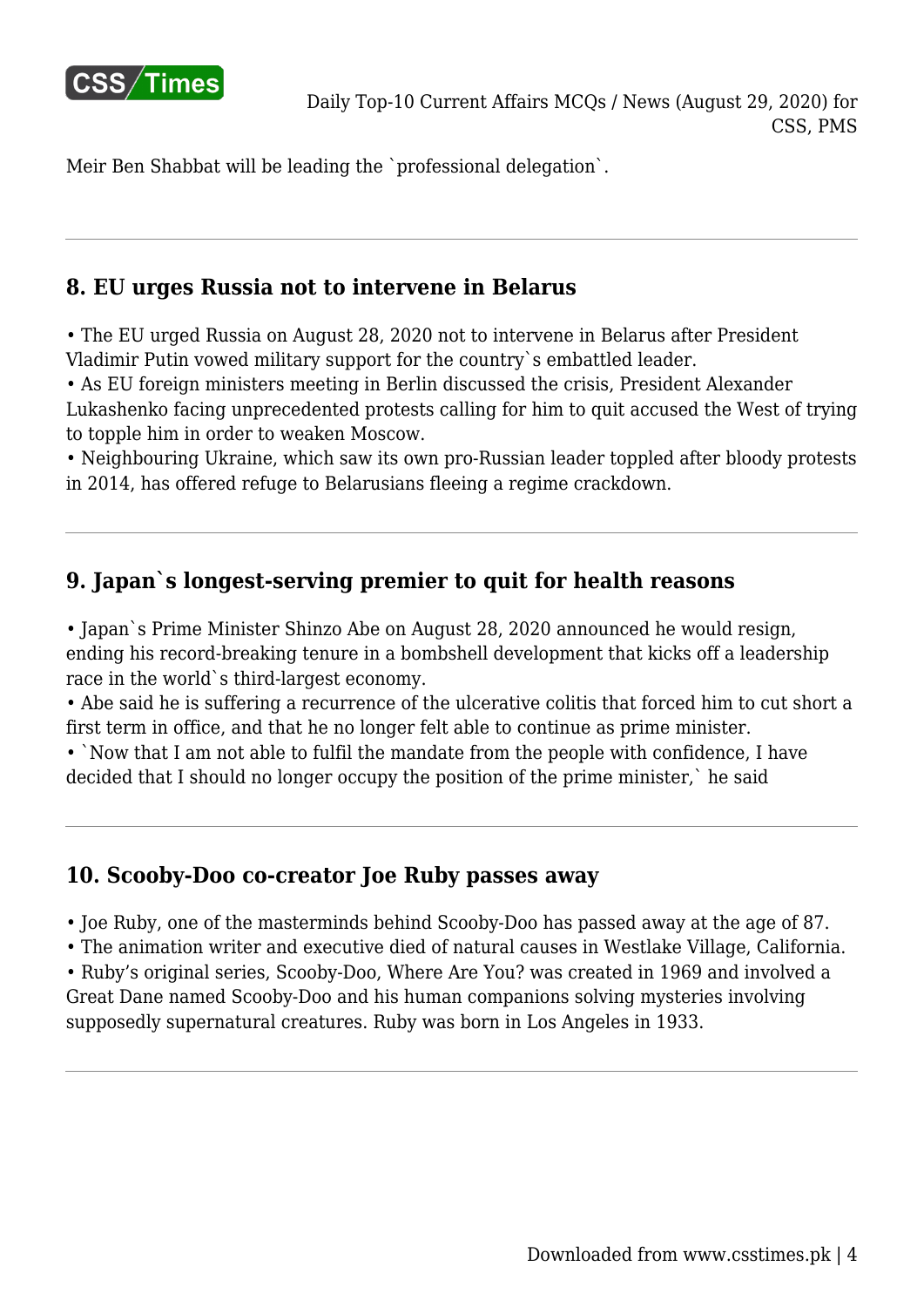

#### $\pmb{\times}$

# **Check our daily updated 's Complete Day by Day [Current Affairs Notes](https://www.csstimes.pk/category/csssubject/csscompulsorysubjects/currentaffairs/)**

#### **August 2020:**

- [Daily Top-10 Current Affairs MCQs / News \(August 23, 2021\) for CSS, PMS](https://www.csstimes.pk/current-affairs-mcqs-aug-23-2021/)
- [Daily Top-10 Current Affairs MCQs / News \(August 30, 2020\) for CSS, PMS](https://www.csstimes.pk/current-affairs-mcqs-august-30-2020/)
- [Daily Top-10 Current Affairs MCQs / News \(August 29, 2020\) for CSS, PMS](https://www.csstimes.pk/daily-top-10-current-affairs-mcqs-news-august-29-2020-css-pms/)
- [Daily Top-10 Current Affairs MCQs / News \(August 27, 2020\) for CSS, PMS](https://www.csstimes.pk/current-affairs-mcqs-august-27-2020/)
- [Daily Top-10 Current Affairs MCQs / News \(August 26, 2020\) for CSS, PMS](https://www.csstimes.pk/current-affairs-mcqs-august-26-2020/)
- [Daily Top-10 Current Affairs MCQs / News \(August 25, 2020\) for CSS, PMS](https://www.csstimes.pk/current-affairs-mcqs-august-25-2020/)
- [Daily Top-10 Current Affairs MCQs / News \(August 24, 2020\) for CSS, PMS](https://www.csstimes.pk/current-affairs-mcqs-august-24-2020/)
- [Daily Top-10 Current Affairs MCQs / News \(August 23, 2020\) for CSS, PMS](https://www.csstimes.pk/current-affairs-mcqs-news-august-23-2020/)
- [Daily Top-10 Current Affairs MCQs / News \(August 22, 2020\) for CSS, PMS](https://www.csstimes.pk/current-affairs-mcqs-august-22-2020/) [Daily Top-10 Current Affairs MCQs / News \(August 21, 2020\) for CSS, PMS](https://www.csstimes.pk/current-affairs-mcqs-august-21-2020/)
- 1
- $\bullet$  [2](https://www.csstimes.pk/daily-top-10-current-affairs-mcqs-news-august-29-2020-css-pms/?pdf=14073&lcp_page0=2#lcp_instance_0)
- $\cdot$  [3](https://www.csstimes.pk/daily-top-10-current-affairs-mcqs-news-august-29-2020-css-pms/?pdf=14073&lcp_page0=3#lcp_instance_0)
- $\bullet \geq$

#### **July 2020:**

- [Daily Top-10 Current Affairs MCQs / News \(July 05, 2021\) for CSS, PMS](https://www.csstimes.pk/current-affairs-mcqs-news-jul-5-2021/)
- [Daily Top-10 Current Affairs MCQs / News \(July 31, 2020\) for CSS, PMS](https://www.csstimes.pk/current-affairs-mcqs-july-31-2020/)
- [Daily Top-10 Current Affairs MCQs / News \(July 30, 2020\) for CSS, PMS](https://www.csstimes.pk/current-affairs-mcqs-july-30-2020/)
- [Daily Top-10 Current Affairs MCQs / News \(July 29, 2020\) for CSS, PMS](https://www.csstimes.pk/current-affairs-mcqs-july-29/)
- [Daily Top-10 Current Affairs MCQs / News \(July 28, 2020\) for CSS, PMS](https://www.csstimes.pk/current-affairs-mcqs-july-28-2020/)
- [Daily Top-10 Current Affairs MCQs / News \(July 27, 2020\) for CSS, PMS](https://www.csstimes.pk/current-affairs-mcqs-july-27-2020/)
- [Daily Top-10 Current Affairs MCQs / News \(July 26, 2020\) for CSS, PMS](https://www.csstimes.pk/current-affairs-mcqs-july-26-2020/)
- [Daily Top-10 Current Affairs MCQs / News \(July 25, 2020\) for CSS, PMS](https://www.csstimes.pk/current-affairs-mcqs-july-25-2020/)
- [Daily Top-10 Current Affairs MCQs / News \(July 24, 2020\) for CSS, PMS](https://www.csstimes.pk/current-affairs-mcqs-july-24-2020/)
- [Daily Top-10 Current Affairs MCQs / News \(July 23, 2020\) for CSS, PMS](https://www.csstimes.pk/current-affairs-mcqs-july-23-2020/)
- $\bullet$  1
- $\bullet$  [2](https://www.csstimes.pk/daily-top-10-current-affairs-mcqs-news-august-29-2020-css-pms/?pdf=14073&lcp_page0=2#lcp_instance_0)
- [3](https://www.csstimes.pk/daily-top-10-current-affairs-mcqs-news-august-29-2020-css-pms/?pdf=14073&lcp_page0=3#lcp_instance_0)
- $•4$  $•4$
- $\bullet$   $>$